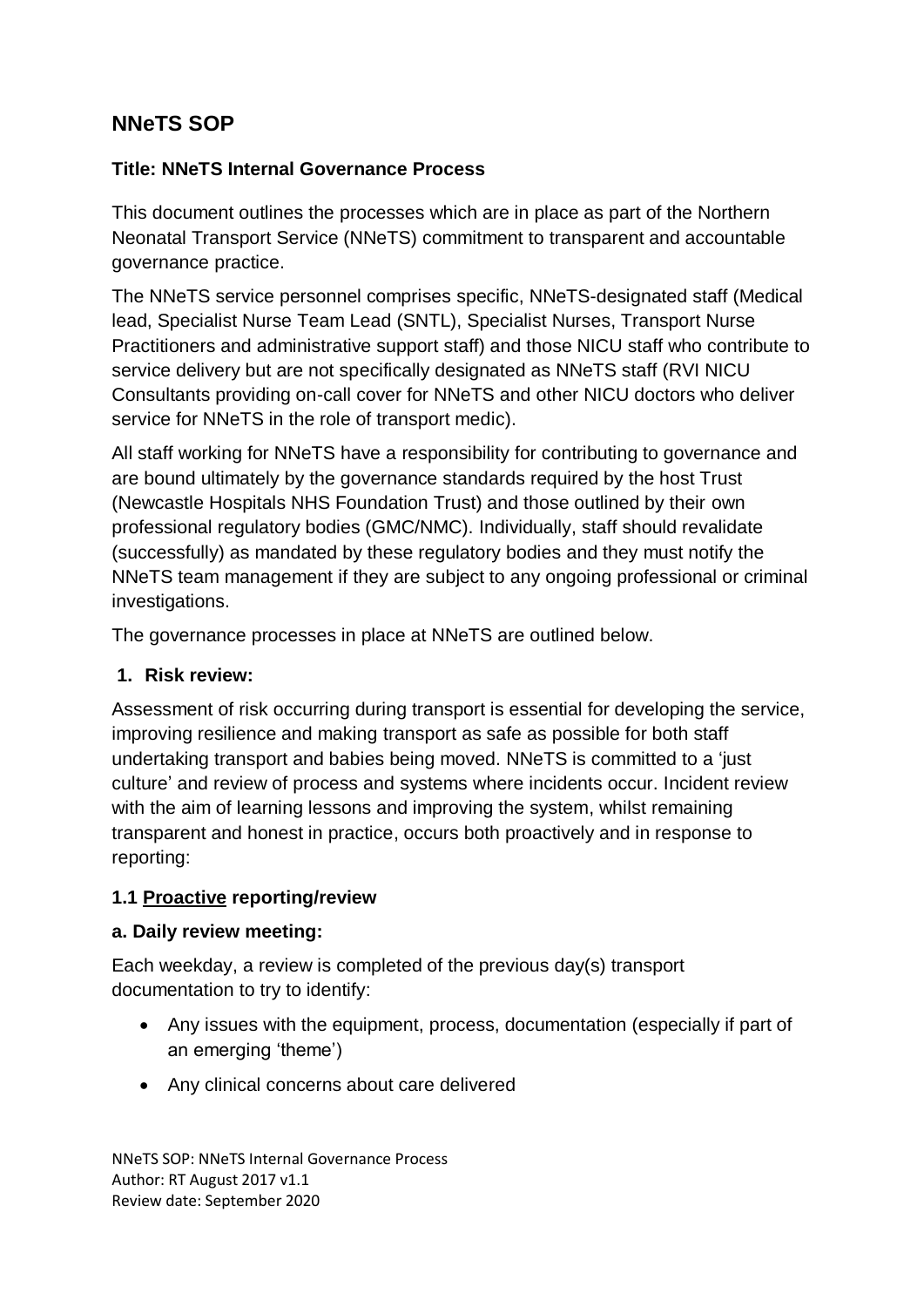Any Team members who may have been subject to unexpected or severe stressors during transport who may need/benefit from individualised debriefing.

Outcomes from these reviews may include:

- Further fact finding and submission of request for formal investigation
- Targeted debriefing of NNeTS staff (which may include planning for specific ongoing support or training based on need)
- Notification of NNeTS' risk team to address themes, ongoing issues, or required changes in practice (i.e. systems issues).

# **b. Bi-Monthly Risk and Governance meeting**

This meeting is open to anyone involved in NNeTS or NICU at the RVI (host unit) and covers all aspects of risk and governance (see appendix 1 for Terms of Reference)

The learning from the daily reviews is documented and collected by the SNTL and collated with the Specialist Nurse who has responsibility for governance. This then feeds into the bimonthly risk and governance meeting identifying themes or key practice points requiring discussion and/or change

At this meeting there may also be case presentations as part of multidisciplinary and independent review of specific transport episodes/incidents where formal review is required or needed, and learning from these is minuted along with actions required from the team or individuals.

## **c. Quality and safety group**

The medical lead for NNeTS sits on the Directorate Quality and Safety group. Both findings from the NNeTS governance process and lessons learned are fed into this group as part of the wider patient safety agenda. Any relevant Trust-wide (or national) initiatives/directives relevant to NNeTS will be taken back to the bimonthly meetings

# **1.2 Reactive review and investigation**

# **a. Datix incident reporting**

Datix is used in the host Trust to prompt formal incident investigation. Where transport incidents have occurred, NNeTS will use this system to record investigations, outcomes and learning. Designated NNeTS team members are responsible for investigation as required.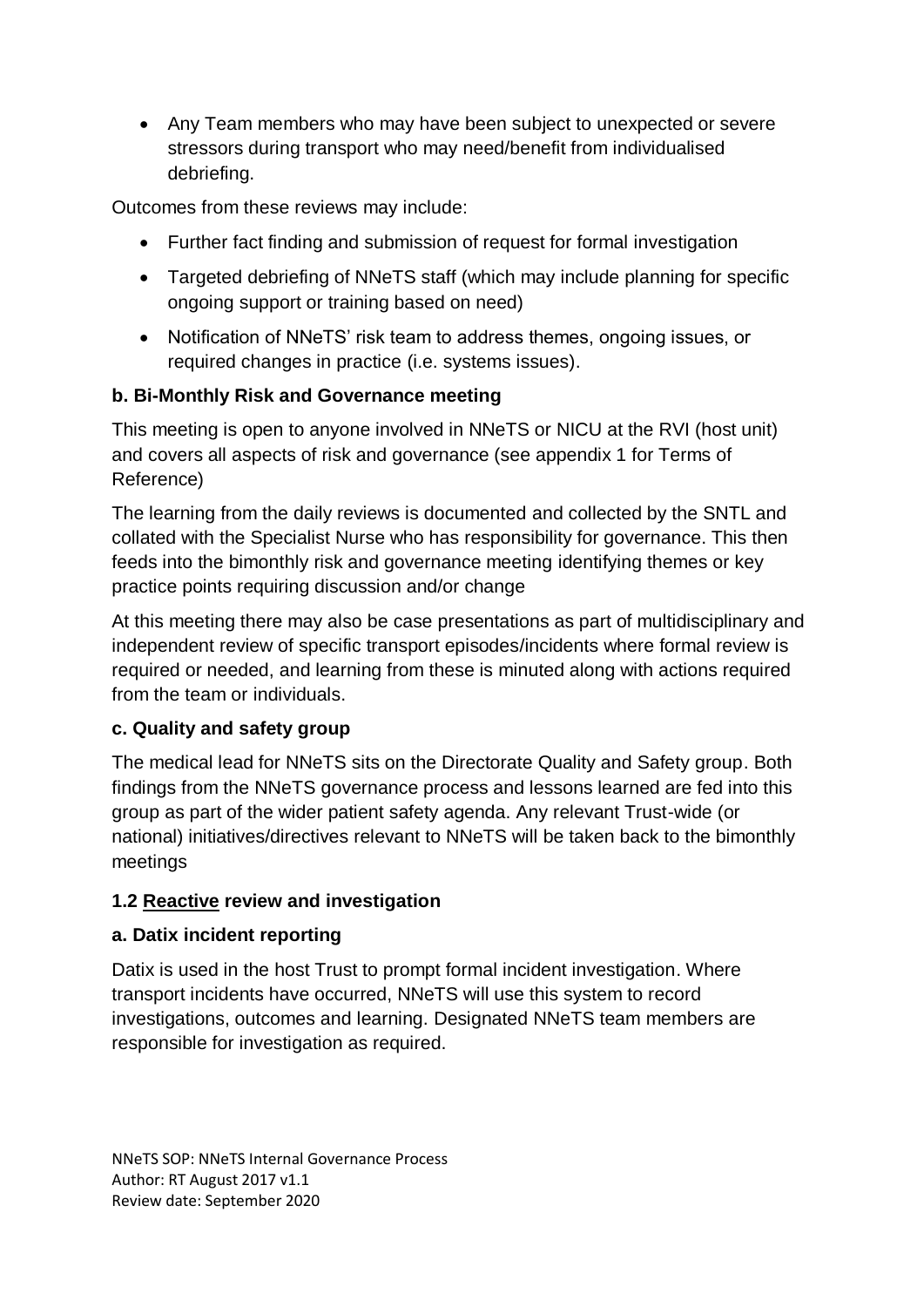# **b. Involvement in child death/incident reviews at service user Trusts within the Northern Neonatal Network**

NNeTS provides service for the members of the Northern Neonatal Network. At each of these Trusts there exist processes to examine deaths of babies as part of local review of practice, feeding into the CDOP process at a regional level. If there has been a significant contribution to the care of a baby by the NNeTS team (for example the baby was challenging to transport, if there was an event en-route, or if the transport episode was chronologically close to the time of death) then the Medical Lead for NNeTS (or a nominated deputy) will attend the review meeting. Learning pertinent to transport will be brought back from these and presented to the bimonthly meeting. Specific NNeTS guidance exists for review after death of a patient *during* transport.

Learning and practice changes from risk reviews of all types will be disseminated and shared with the appropriate audience, which may be NNeTS team members, staff within the wider host Trust, or with colleagues across the Northern Neonatal Network.

# **2. Guideline and policy development:**

It has been recognised as a need within the wider aim for NNeTS to become primarily an Advanced Neonatal Nurse Practitioner delivered service that historical practice, both clinical and logistic, has to change and be better defined to reflect the changes model of service delivery being used. Primarily, this means that the NNeTS administration and delivery (including governance and staffing) as well as usual clinical practice has to be written down in guidelines, policies and standard operating procedures as appropriate, and in line with the NHS England CSG framework for Neonatal Transport (EO8, 2014). The NNeTS philosophy is that the NNeTS team should have ownership of this process and areas of special interest have been assigned by request to the specialist nurses and nurse practitioners. From these areas of interest, guidance will be developed and maintained.

As an interim measure, the clinical guidance published by Ward 35 (RVI NICU) is the default reference guidance which is used by NNeTS for delivering clinical care.

Ratification of new NNeTS guidance and policies will be in line with current guidelines ratified for use in the host Trust NICU. This involves circulation of draft guidance to expert and senior staff for informal comment, incorporation of this, then ratification at the NICU departmental meeting. Once ratified, the guideline will be presented to the Directorate Quality and Safety group and uploaded onto the RVI intranet for NNeTS staff to access. NNeTS guidelines will also be presented to the Northern Neonatal Guidelines and Policies group before uploading on the NorNet website.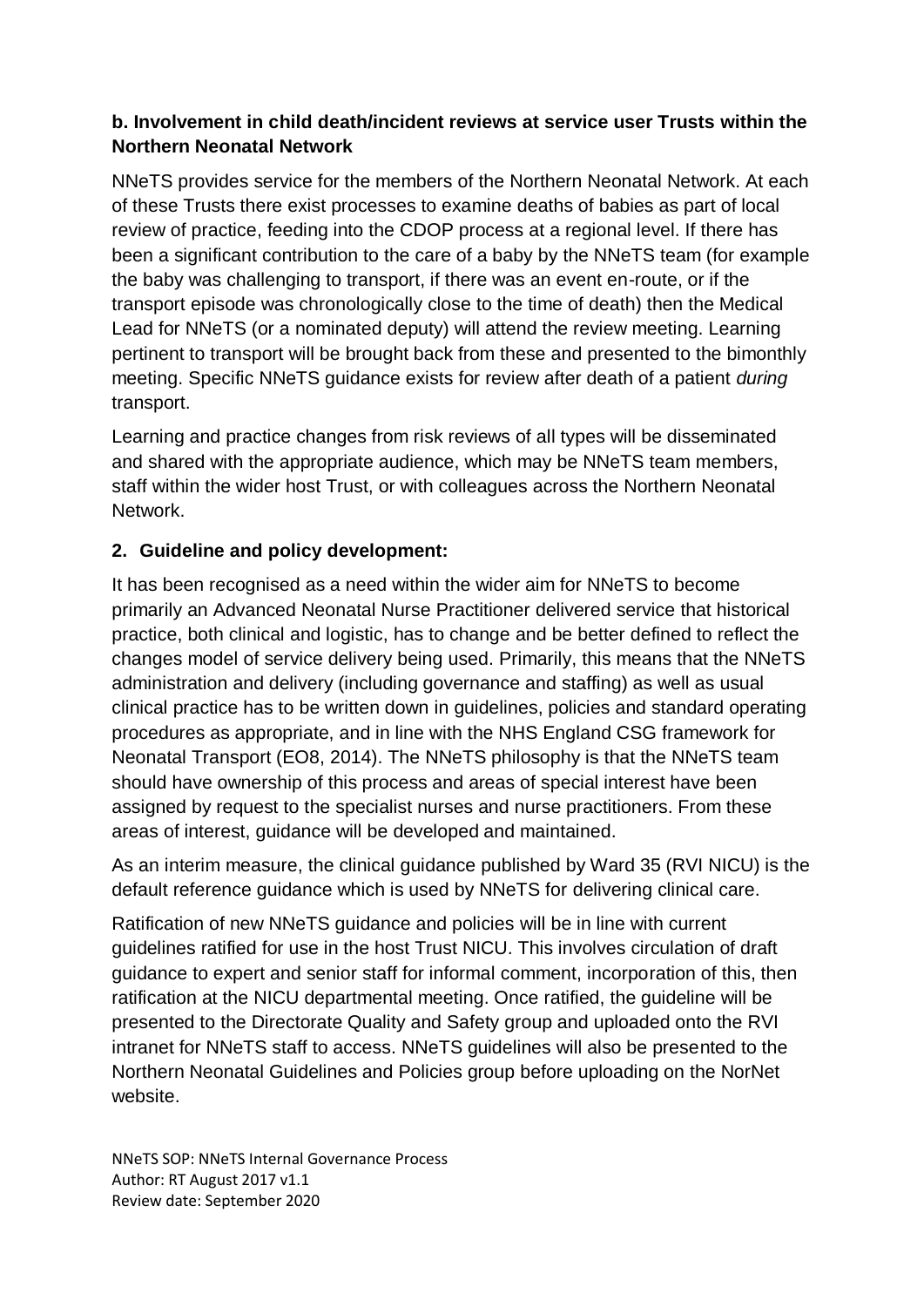New NNeTS policies and SOPs will be made available in the same way in order that there is transparency of practice visible to all service users.

# **3. Audit, service evaluation and research:**

Audit, service evaluation and research provide the investigative tools with which NNeTS can interrogate and quantify both work and effectiveness, as well as strive to further the quality of service provided and advance the practice of neonatal transport in the future. They also provide the means by which, as part of the wider governance process, data which informs incident investigation can be gathered and/or actual clinical practice reviewed with reference to existing guidelines (i.e. what practice *should* be occurring).

Audit and service evaluation on suitable topics can be done by any member of the NNeTS team. The audits need to be registered with the host Trust in the usual fashion and in order to ensure requirements are met the topic should be approved by the medical and nursing team lead for NNeTS. Supervisory support for such projects will be offered to ensure timely completion and correct interpretation of the data collected. Rotational (trainee) medical staff may also do audit which involves NNeTS data collection: the medical lead for NNeTS will be responsible for these projects in conjunction with the clinical supervisor (consultant) who is directly supervising the trainee. It is very important that all audit projects are both time-limited *and* presented to either the bi-monthly NNeTS governance meeting or the NICU audit meeting. Where appropriate, the results/findings may also be presented to the Northern Neonatal Network quarterly meeting (though this may be in summary format rather than a detailed presentation if there is more than one audit to present).

Research opportunities also exist around transport practice and may be completed by anyone who has an interest in doing so. As with audit, research done involving NNeTS would need to meet the same standards and requirements (involving the Trust Research and Development Department and a Regional Ethics Committee) as any research done within the host Trust. Potential research projects involving NNeTS should be discussed with the medical and nursing team leads in the first instance.

# **4. Data collection for database**

NNeTS replaced two existing regional neonatal transport services to become the single regional service. Data from both previously existing services was submitted to the NTG (formerly TIG) to form part of the national dataset and through this process we are able to benchmark the service against equivalent services nationally. The data for this process is collected locally and entered into the existing Transport database designed by Dr Fenton (Consultant Neonatologist, RVI). This database is completed under the host Trust data storage rules and governance in line with the Data Protection Act.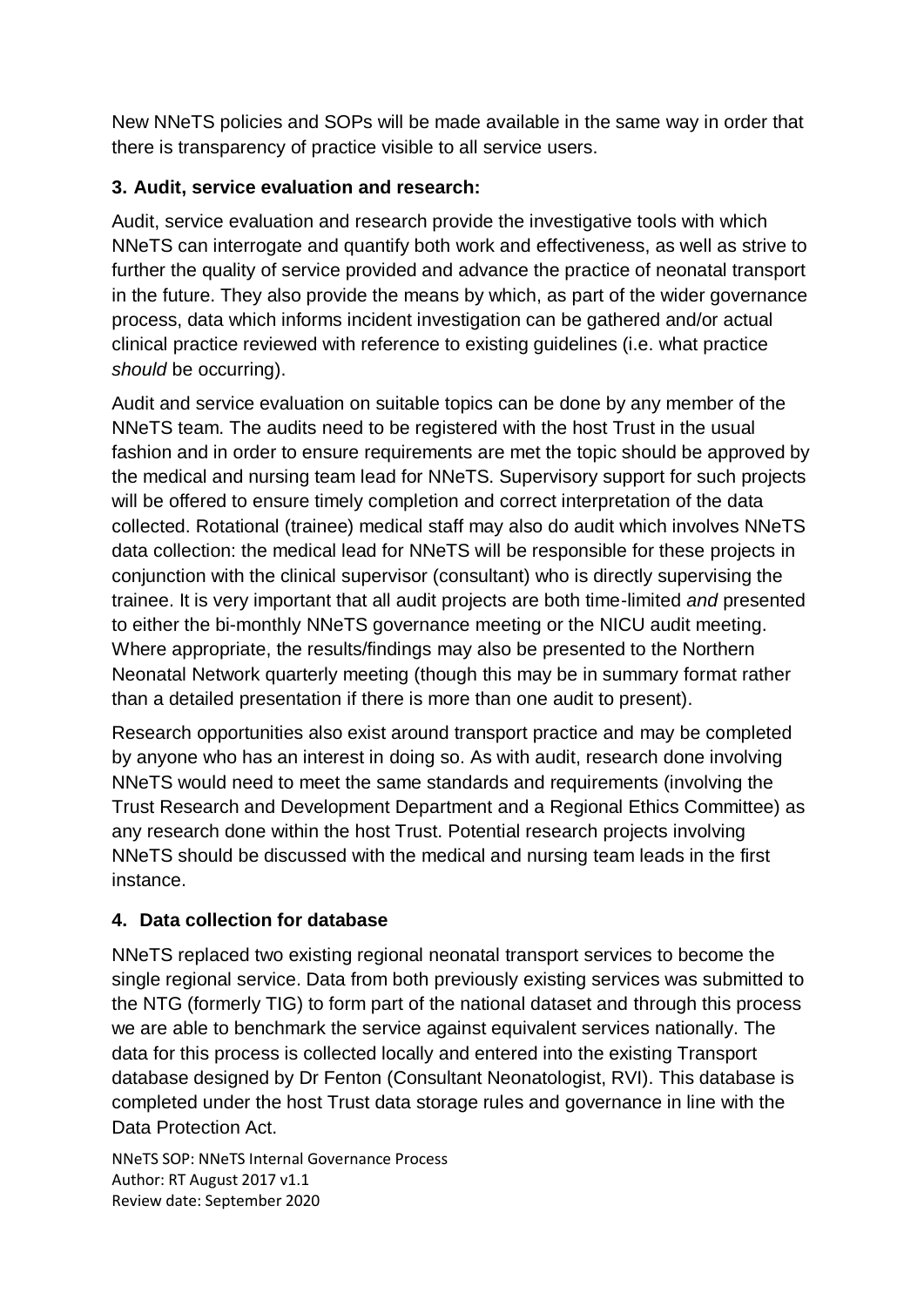## **5. Clinical competencies for Neonatal Transport**

As outlined in the NNeTS General SOP, the NNeTS staff is expected to meet the mandatory training and appraisal standards outlined by their terms of employment with the host Trust (Newcastle Hospitals NHS Foundation Trust). In addition, staff undertaking transport must have specific competency and training for the roles that they routinely undertake as part of a transport episode. It is the responsibility of the Specialist Nurse Team Lead and NNeTS Health and Safety lead nurse to ensure that team members are up to date with this process. Team members will also be required to produce evidence of competency in their particular transport roles as part of the annual appraisal process carried out by the host Trust (or Health Education North East for those medical Specialist Trainees who contribute to the delivery of the service).

### Appendix 1

Northern Neonatal Transport Service

Bimonthly Risk and Governance Meeting

# **Terms of reference**

### **Aims of meeting:**

### Clinical Incidents:

- 1. To formally review, in a multi-disciplinary forum, any incidents reported during transport (identified either by team, during daily transport review, by datix report or by report from organisations external to NNeTS e.g. PALS, other Foundation Trusts)
- 2. To identify lessons learned and/or changes in practice required from (1) and disseminate to the NNeTS team (and where appropriate to service users including NuTH and the wider Northern Neonatal Network).
- 3. If Serious Incidents occur discussed at the meeting, which require further reporting, dissemination and/or sharing of learning, the core members will be responsible for submission of an anonymised case report detailing the incident to relevant local and regional organisations as appropriate, national statutory reporting organisation e.g. NPSA, MHRA, and also to the National Neonatal Transport Group (NTG) chair for dissemination to Neonatal Transport teams nationally
- 4. To establish education and training needs in relation to the above.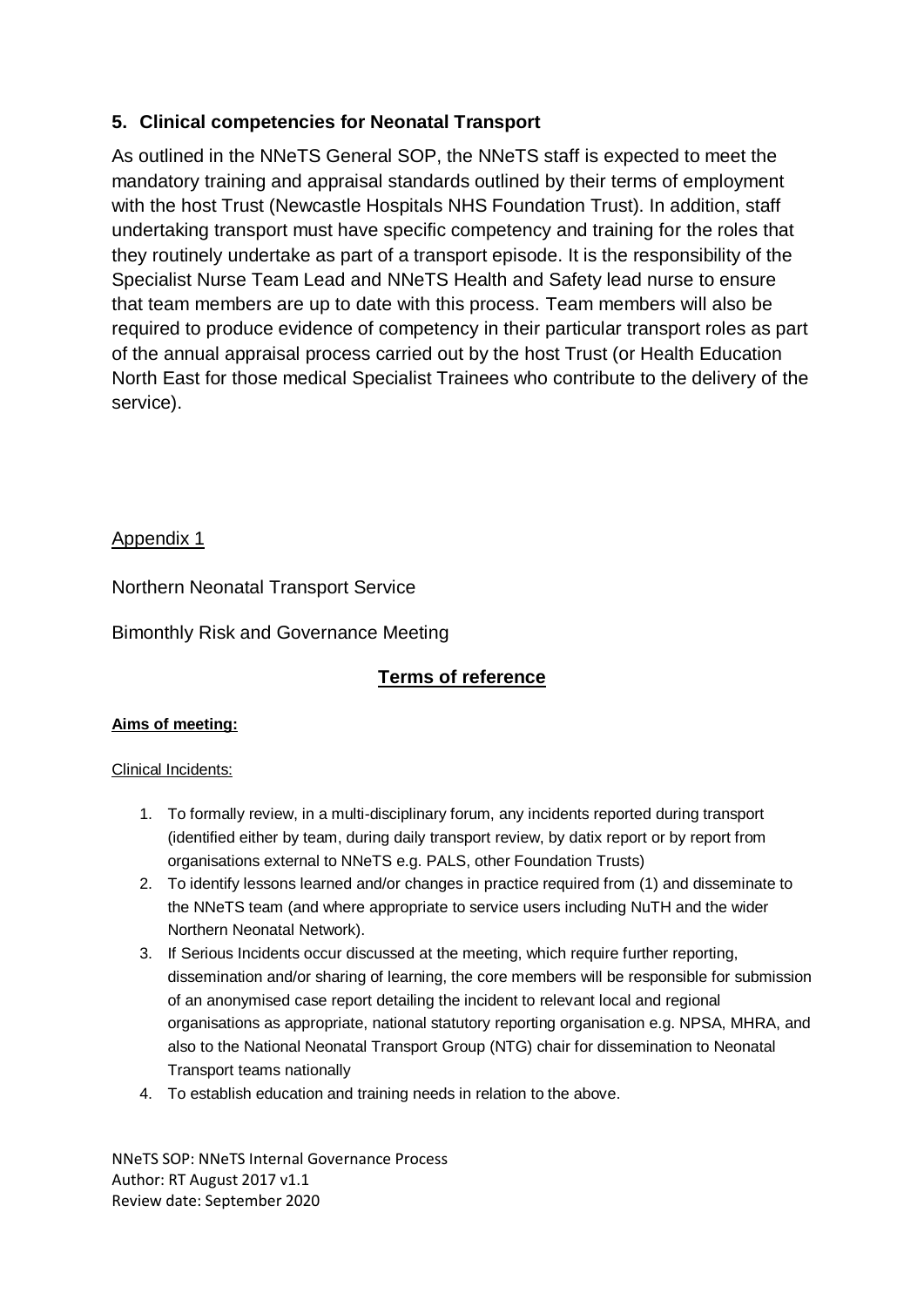- 5. To ensure that where patients have been involved in clinical incidents, appropriate communication with families involved occurs (up to and including any Duty of Candour responses and/or formal responses to complaints)
- 6. To incorporate lessons learned from incidents reported by *other* teams nationally relevant to NNeTS practice.

### Clinical Guidelines:

- 1. To promote the development and use of clinical guidelines for Neonatal Transport and to maintain an active review program for NNeTS specific guidance. Current practice also includes use of established guidelines in use on ward 35 (NICU) at the RVI, which currently hosts the NNeTS team on behalf of NuTH NHS FT.
- 2. To ensure all newly developed NNeTS guidelines are submitted to the NICU Departmental meeting for ratification.
- 3. To ensure that NNeTS contributes to the development of guidelines for the host Trust NICU where appropriate

### Clinical Audit and Data:

- 1. To ensure compliance with local and national audit requirements including: directorate registration of audit, NICE guidelines, national audit programme, data submission to NTG database for benchmarking and to other guidance as may be appropriate.
- 2. To receive all new Neonatal Transport-relevant NICE (or other nationally recognised) guidelines, to decide on their implementation, and monitor any areas of non-compliance until resolution.
- 3. To ensure the provision of clinical evidence to support an ongoing clinical audit program specifically related to NNeTS transport, and to review this program periodically to ensure completion of the audit cycle and re-audit as required.

#### Other matters:

- 1. To consider any related matters, as necessary.
- 2. To circulate minutes to Clinical Director and the head of Quality and Safety of the host directorate (Women's services, NuTH) and specifically bring to the attention any matters of significant concern.

#### **NNeTS Risk and Governance meeting (constitution):**

Core members:

- NNeTS Medical Lead (Chair)
- NNeTS Specialist Nurse Team Lead
- NNeTS Specialist Nurse with special interest in Governance

NNeTS SOP: NNeTS Internal Governance Process Author: RT August 2017 v1.1 Review date: September 2020 Invitation to all meetings: